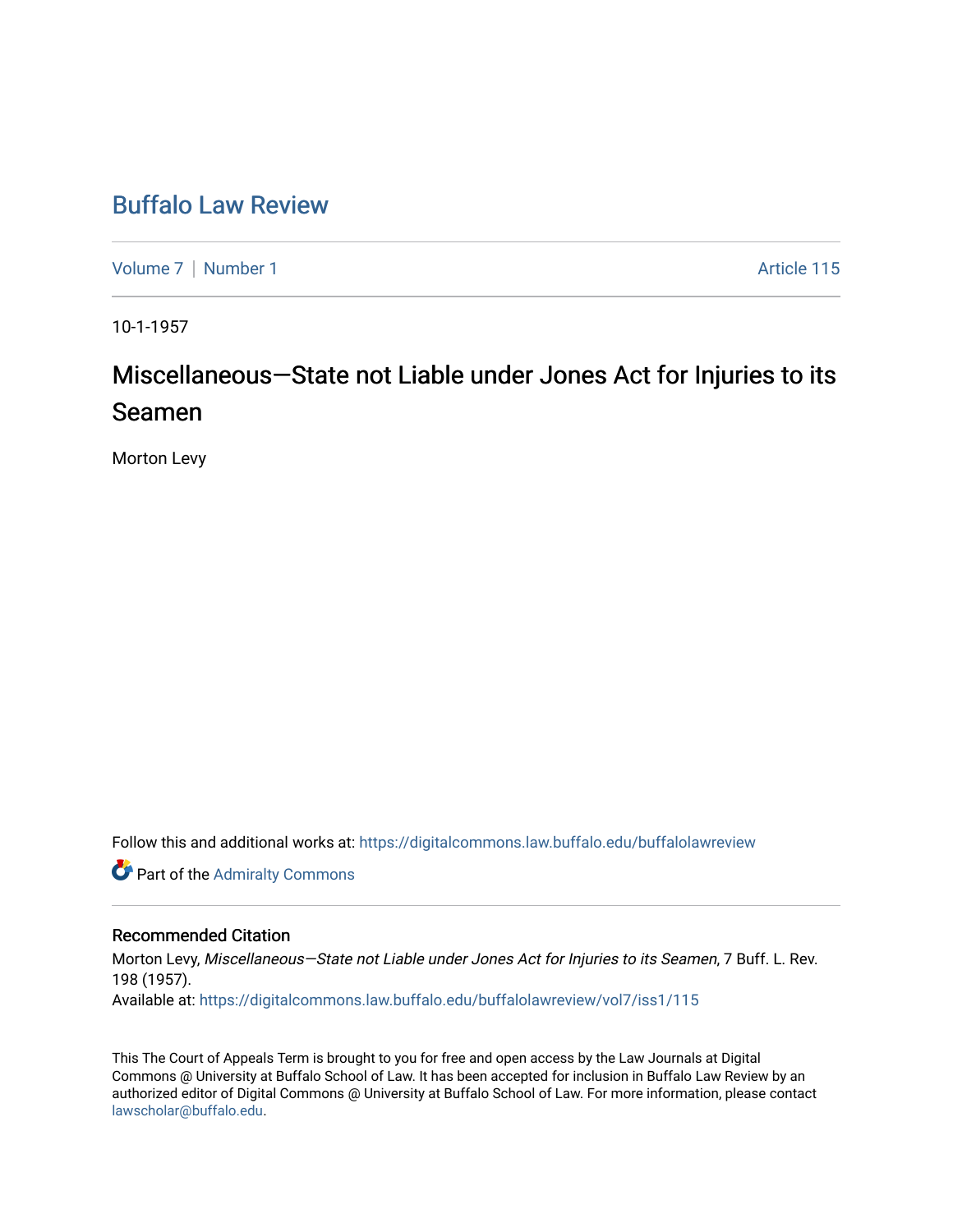## *BUFFALO LAW REVIEW*

established rule of construction is that general words are to have a general operation. 17 It is also a rule, however, that the manifest intent of the legislature shall prevail over a literal interpretation of the words being construed.<sup>18</sup> Applying these rules to the *Toomey* case, it does not seem that the majority has shown any legislative intent that would afford ground for qualifying or restraining the literal meaning of the words used. The majority appeared alarmed by the seemingly radical results that might be reached under a broader interpretation of the section. However, the desirability or undesirability of the effects of legislation would seem to be purely a matter of legislative judgment, not to be substituted by that of the judiciary.<sup>19</sup>

#### **MISCELLANEOUS**

#### State Not Liable Under Jones Act For Injuries To Its Seamen

*In Maloney v. State,'* the plaintiff brought an action against the state in the Court of Claims for the death of her husband, an employee of the state. She alleged that since her husband was a seaman, such action was permitted by the Jones Act, a federal statute allowing seamen to recover from their employers for personal injuries.<sup>2</sup> She further alleged that section 8 of the Court of Claims Act waived the state's immunity and gave the Court of Claims the right to determine the state's liability in accordance with the same rules applicable to action against individuals or corporations in the Supreme Court of New York, which has jurisdiction over cases arising under the Jones Act.<sup>3</sup> However, all employees of the State of New York are covered by the Workmen's Compensation Law, which provides an exclusive remedy, thus precluding such employees from bringing an action at law against their employer.<sup>4</sup> Therefore, the instant case presented the question of whether these provisions were applicable to the plaintiff's action.

The Court of Appeals held that the state did not waive its immunity as to the Jones Act because section 8 of the Court of Claims Act specifically states

**<sup>17.</sup>** In Re DiBrizzi, **303** N.Y. 206, 214, **101** N.E.2d 464, 467 **(1951). 18.** City Bank Farmers' Trust Co. v. N.Y.C.R. Co., 253 N.Y. 49, **170** N.E. 489 (1930).

**<sup>19.</sup>** Lawrence Const. Corporation v. State, 293 N.Y. 634, 639, 59 N.E.2d 630, 632 (1944).

**<sup>1.</sup>** 207 Misc. 894, 141 N.Y.S.2d 207 (Ct. **C1.** 1955); 2 A.D.2d 195, 154 N.Y.S.2d 132 (4th Dep't 1956); 3 N.Y.2d 356, 165 N.Y.S.2d 465 (1957).

<sup>2. 46</sup> U.S.C.A. §688. 3. Wagner v. Panama Ry., 299 N.Y. 432, 87 N.E.2d 444 (1949): Lynort v. Great Lakes Transit Corp., 234 N.Y. 626, 138 N.E. 473 (1922). 4. N.Y. WORKMEN'S COMPENSATION LAw **§11.**